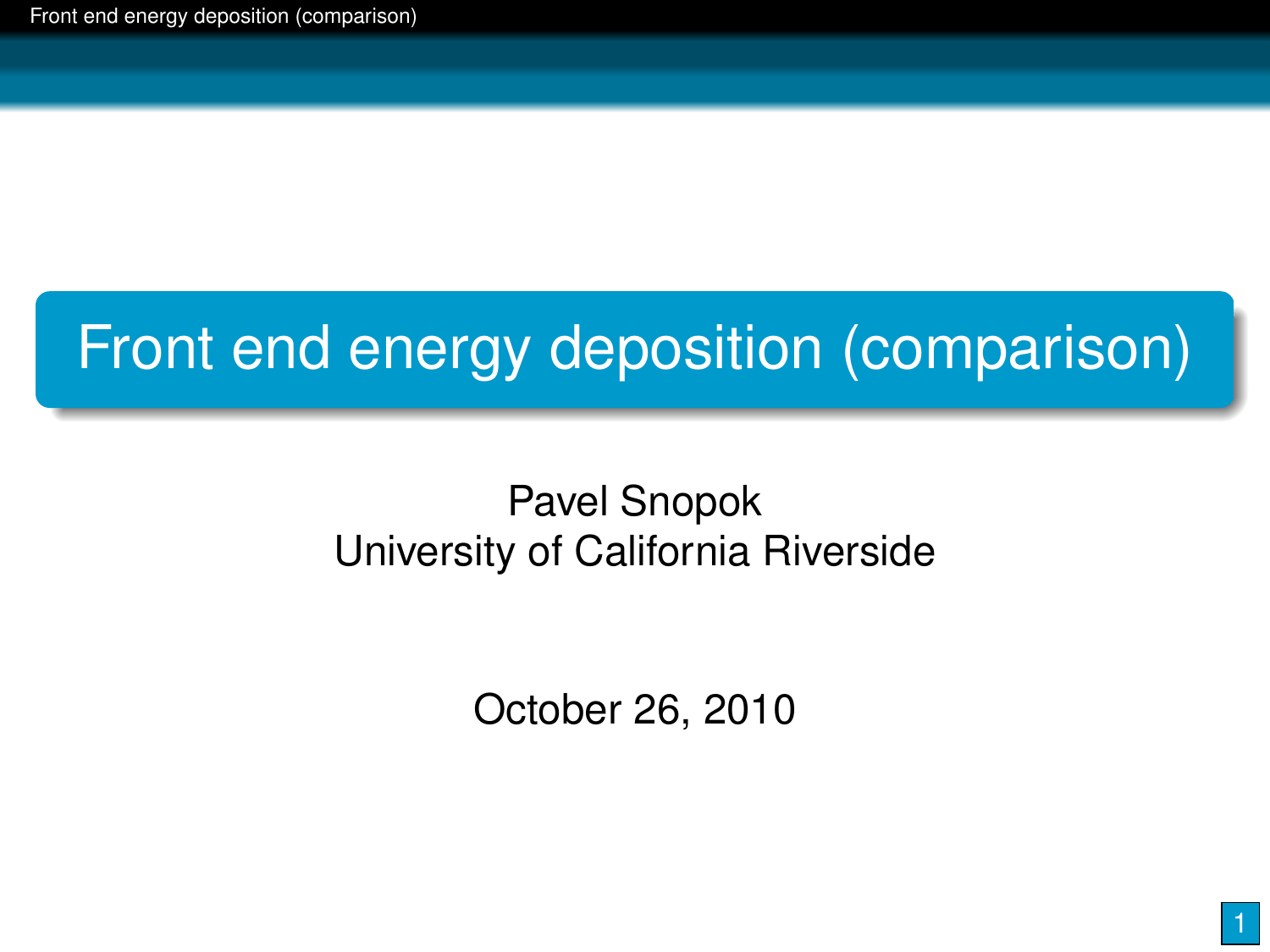# **Last time (different initial beams, different approaches):**



- **O** TODO: account for ALL losses, not only the particles hitting the aperture;
- TODO: re-run ICOOL simulation with new initial data (consistent with g4beamline).

2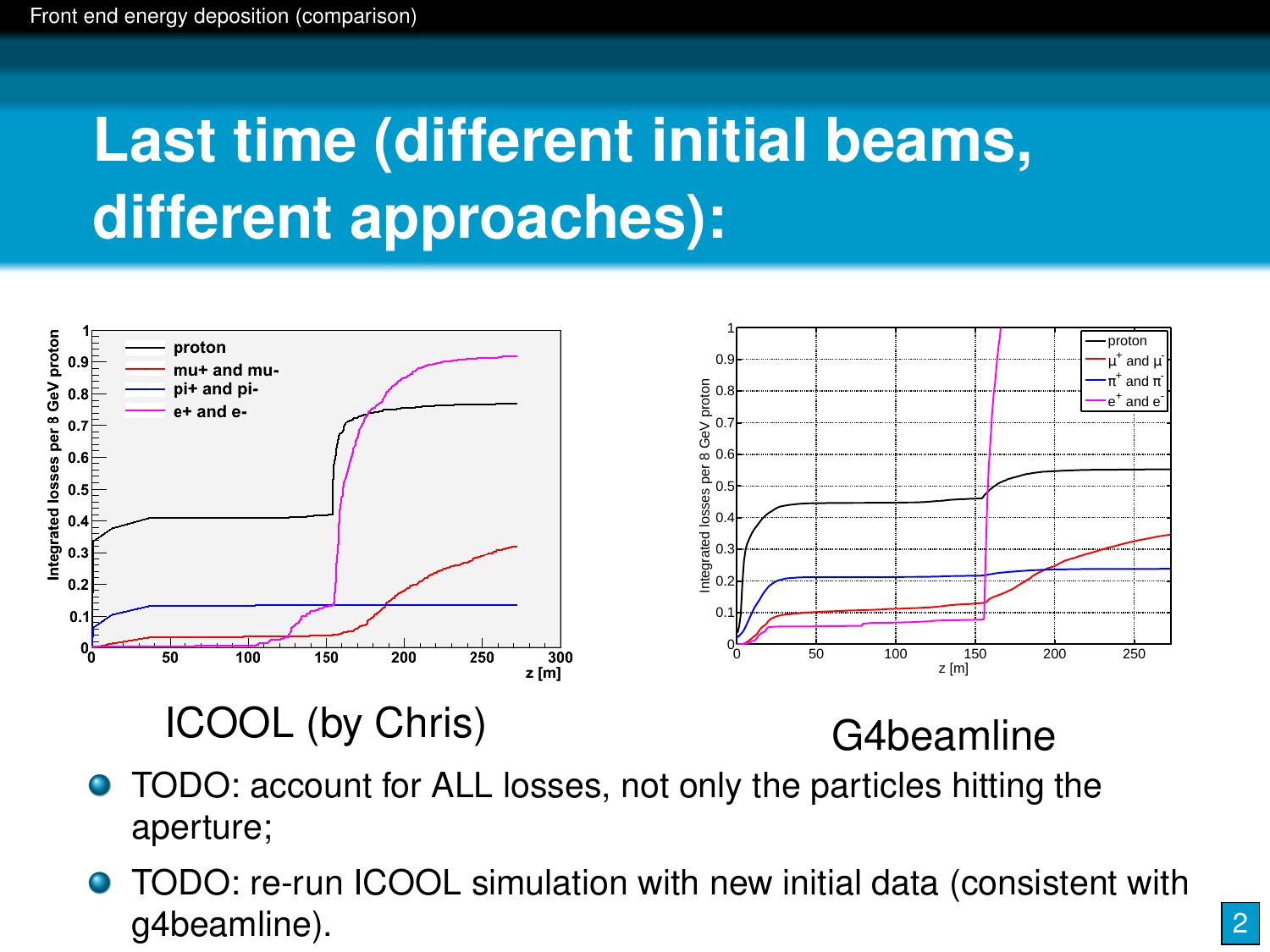# **Now (apples to apples):**



ICOOL vs g4beamline (new)

- All lost particles are accounted for;
- **O** New ICOOL results with 4e5 PoT (not the "newest" file yet though);
- New g4beamline results (all losses);
- Caveat: q4beamline graphs have a "Heaviside-ish" look, to re-run with more monitors.

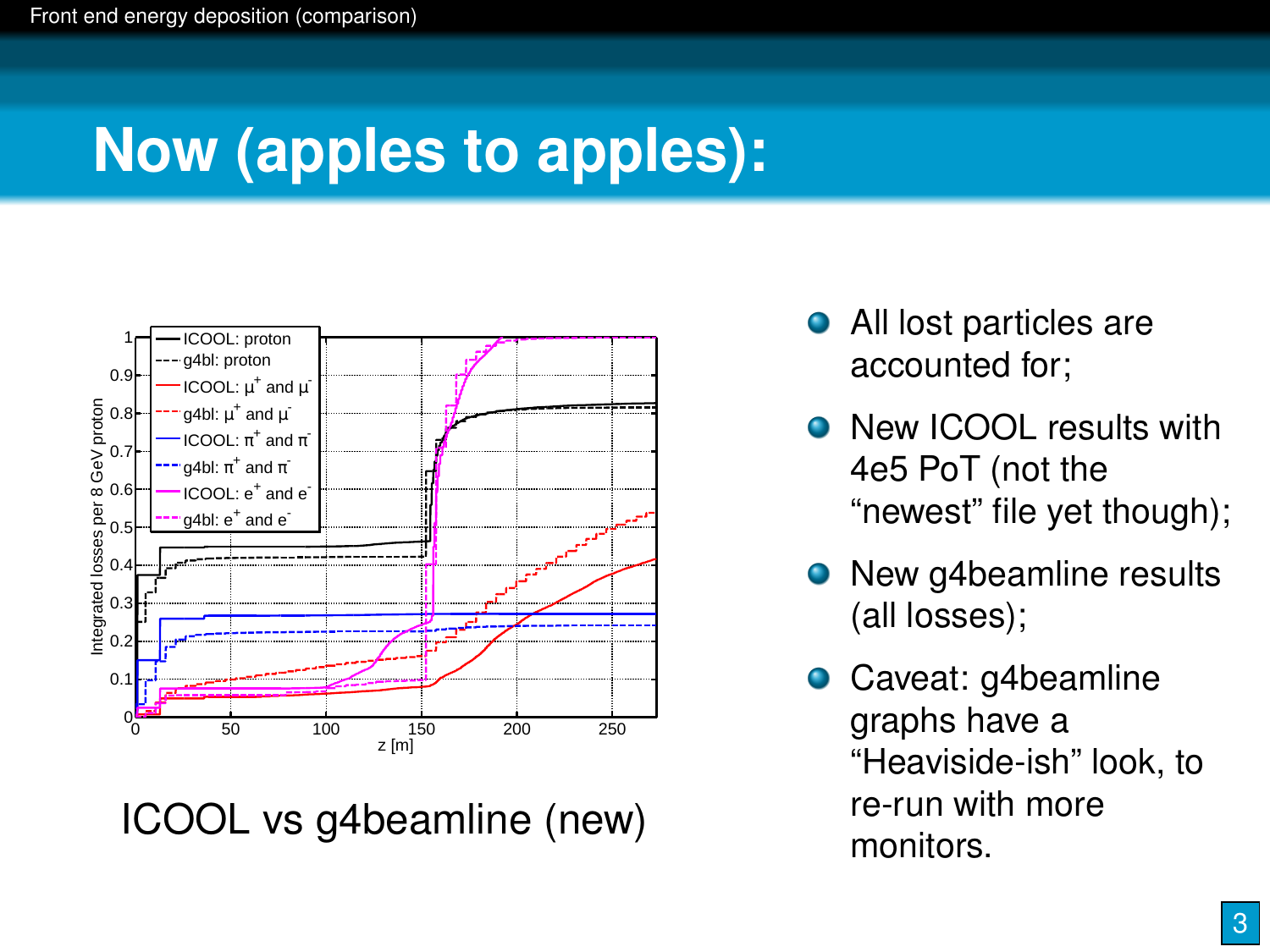#### Observations I – electrons





Particle yield

**• Consistent**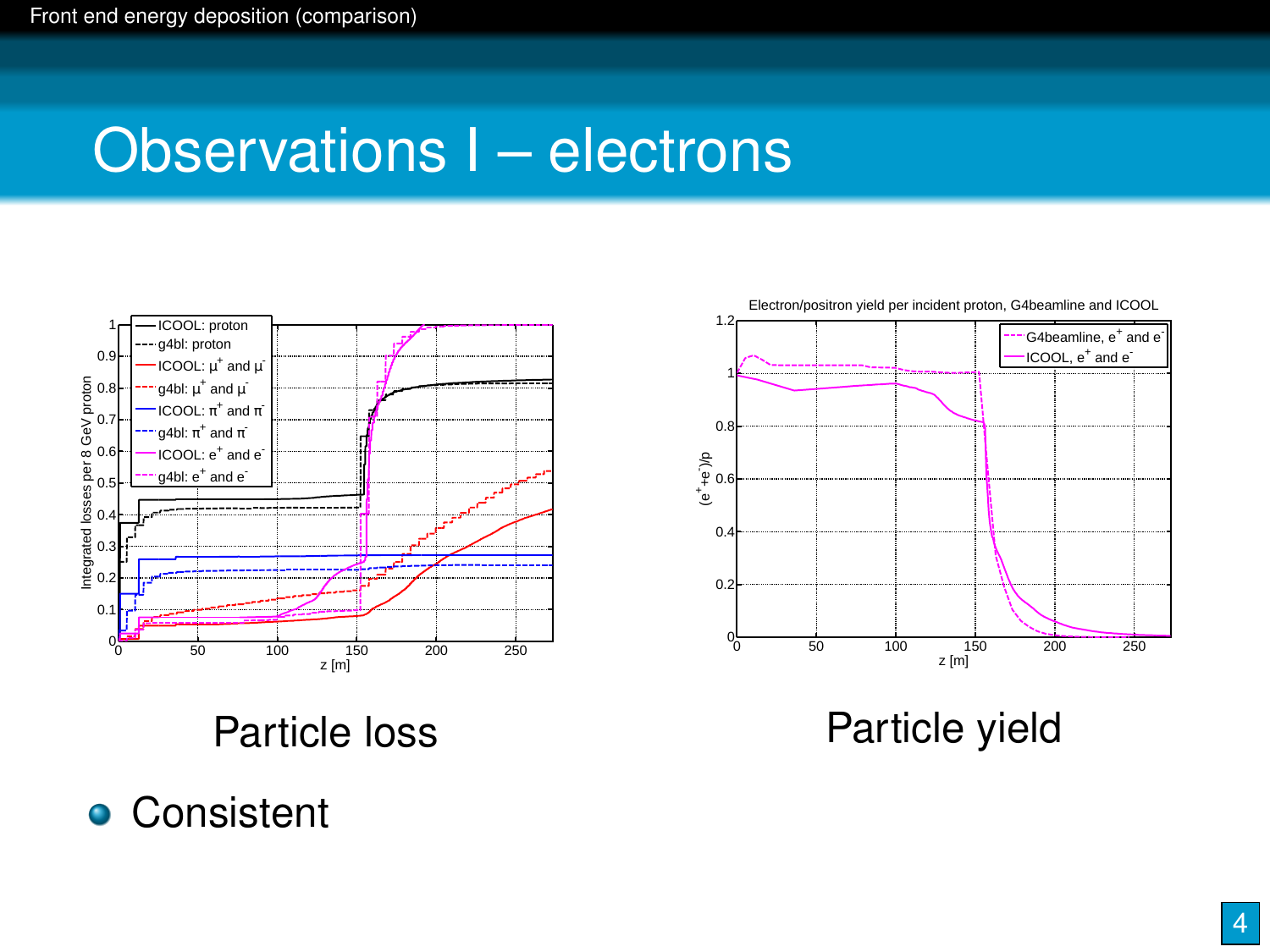#### Observations II – protons



 $\mathbf{0}$  $\ddot{\mathbf{0}}$ 0.3 0.4 0.5 0.6<del>∐\</del> 0.7H 0.8 proton yield per incident proton  $\overline{0}$ . 1┌─ z [m] - G4beamline, protons ICOOL, protons

Proton yield per incident proton, G4beamline and ICOOL

Particle yield

• Some inconsistency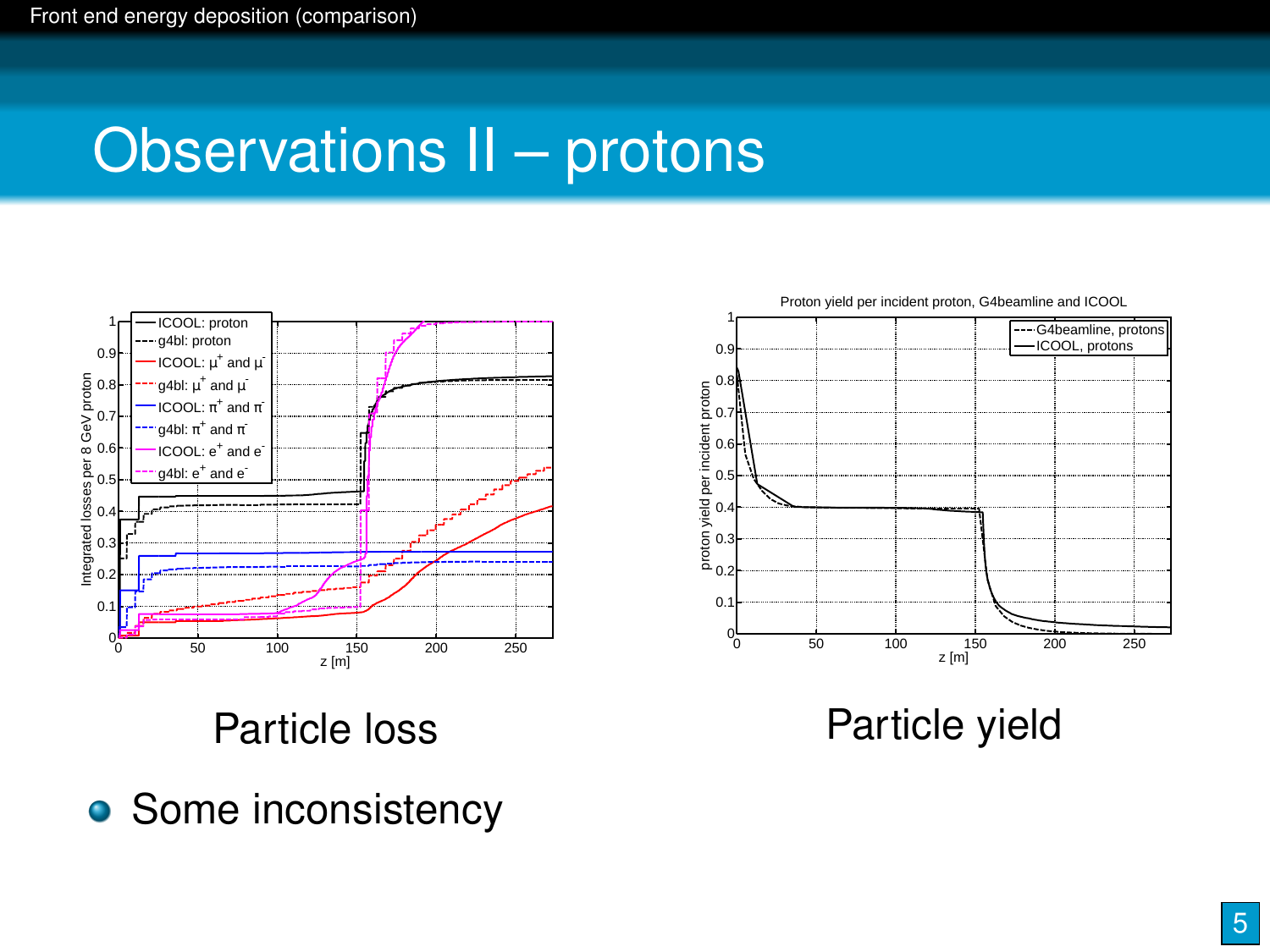### Observations III – pions



<span id="page-5-0"></span>• Some inconsistency in the initial loss.